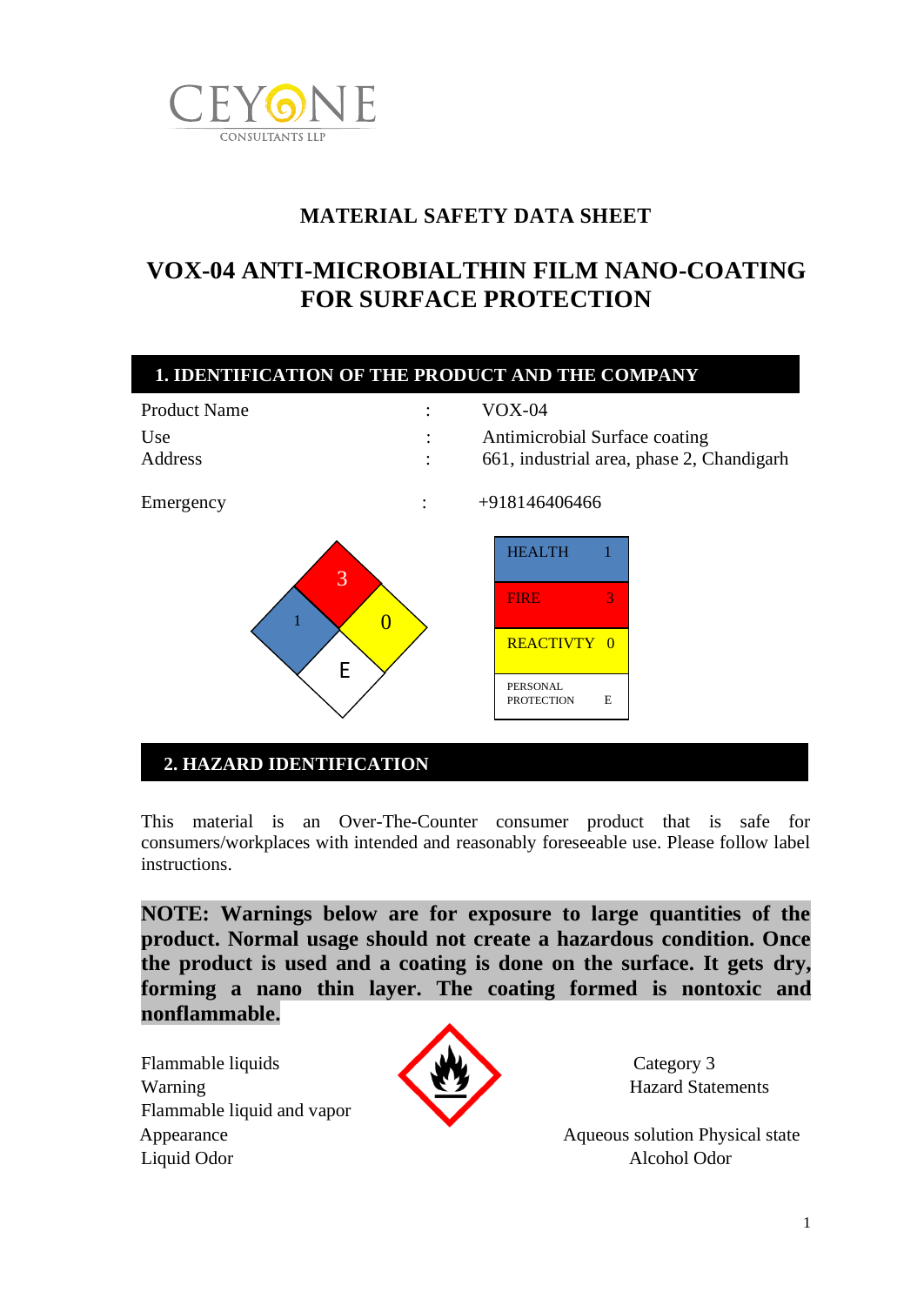

### **Precautionary Statements—Prevention**

Keep away from heat/sparks/open flames/hot surfaces-----No Smoking. Do not use in eyes. Keep container tightly closed. Ground/bond container and receiving equipment. Use explosion-proof electrical/ventilating/lighting/equipment. Use only non-sparking tools. Take precautionary measures against static discharge. Wear protective gloves/protective clothing/eye protection/face protection.

#### **Precautionary Statements—Quick Response**

In case of fire: Use CO2, dry chemical, or foam for extinction. **Precautionary Statements—Storage** Stored in a well-ventilated place. Keep Cool.

## **3. COMPOSITION & INFORMATION ON INGREDIENTS**

**. IDENTIFICATION OF THE PRODUCT AND THE COMPANY**

| <b>Chemical Characterization</b> | : isopropyl alcohol, double distilled water,     |
|----------------------------------|--------------------------------------------------|
|                                  | Functionalized Copolymers, Bimetal antimicrobial |
|                                  | Nanoparticles                                    |
| Hazardous Ingredients            | : alcohol                                        |

# **4. FIRST AID MEASURES**

IF IN EYES: Rinse cautiously with water for several minutes. Remove contact lenses, if present and easy to do.

Continue rinsing. If eye irritation persists: Get medical advice/attention.

IF ON SKIN (or hair): Remove/Take off immediately all contaminated clothing. Rinse skin (hair)

with water/shower with soap. If skin irritation persists: Get medical advice/attention.

IF INGESTION: Wash out mouth with water provided person is Conscious. Get medical advice/attention.

IF INHALED, remove to fresh air. If not breathing give artificial respiration. If breathing is difficult, give oxygen.

#### **Indication of any immediate medical attention and special treatment needed Note to physicians: Treat symptomatically.**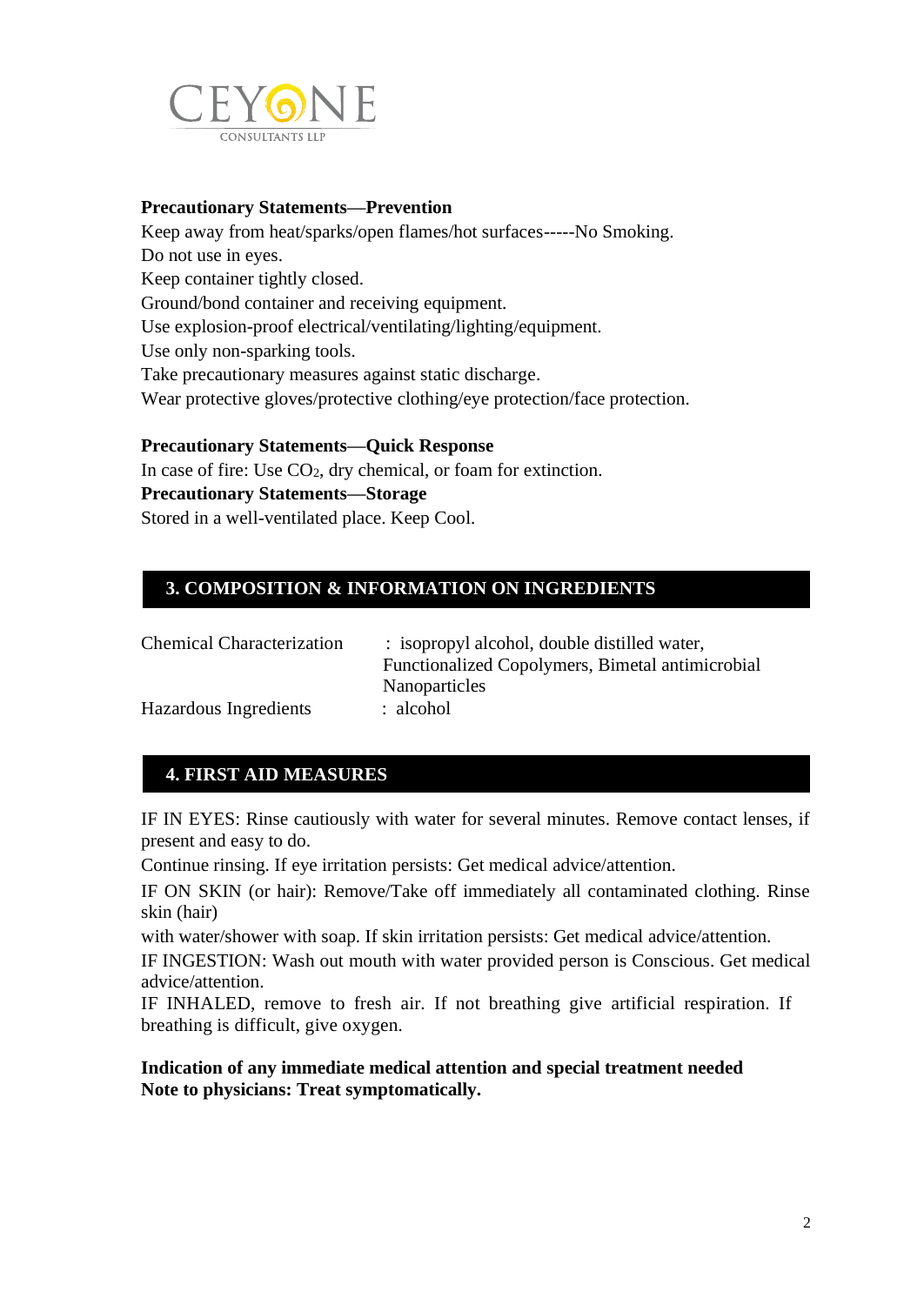

# **5. FIREFIGHTING MEASURES**

| <b>Extinguishing Data</b>    | Carbon Dioxide, Dry Chemical Powder, |
|------------------------------|--------------------------------------|
|                              | Polymer Foam                         |
| Unusual Firefighting Hazards | Capable of creating an explosion     |

**. IDENTIFICATION OF THE PRODUCT AND THE COMPANY**

### **Specific hazards arising from the chemical Flammable.**

If lid/cap kept open for long duration without proper ventilation, vapors may travel to source of ignition and flash back.

| Hazardous combustion products           |                      | Carbon Monoxide. Carbon Dioxide $(CO2)$ . |
|-----------------------------------------|----------------------|-------------------------------------------|
| <b>Explosion Data</b>                   |                      |                                           |
| <b>Sensitivity to Mechanical Impact</b> | $\mathcal{L}$        | <b>None</b>                               |
| <b>Sensitivity to Static Discharge</b>  | $\ddot{\phantom{0}}$ | May be ignited by friction, heat,         |
|                                         |                      | Sparks or flames.                         |

### **Protective Equipment and Precautions for Firefighters**

As in any fire, wear self-contained breathing apparatus pressure-demand, MSHA/NIOSH (approved or equivalent) and full protective gear. Cool containers with flooding quantities of water until well after fire is out.

## **6. ACCIDENTAL RELEASE MEASURES**

| <b>Personal Precautions</b>    |               | Wear respirator, chemical safety<br>goggles, rubber boots and gloves. |
|--------------------------------|---------------|-----------------------------------------------------------------------|
| Precautions to the Environment | $\mathcal{A}$ | Sweep up, place in a bag and hold for<br>waste disposal.              |

**. IDENTIFICATION OF THE PRODUCT AND THE COMPANY**

### **Methods and material for containment and cleaning up**

#### **Methods for containment**

Prevent further leakage or spillage if safe to do so. Contain and collect spillage with noncombustible absorbent material, (e.g. sand, earth, vermiculite) and place in container for disposal according to local/national regulations.

#### **Methods for cleaning up**

Use clean non-sparking tools to collect absorbed material. May be ignited by friction, heat, sparks or flames. Collect spillage. Soak up with inert absorbent material. Sweep up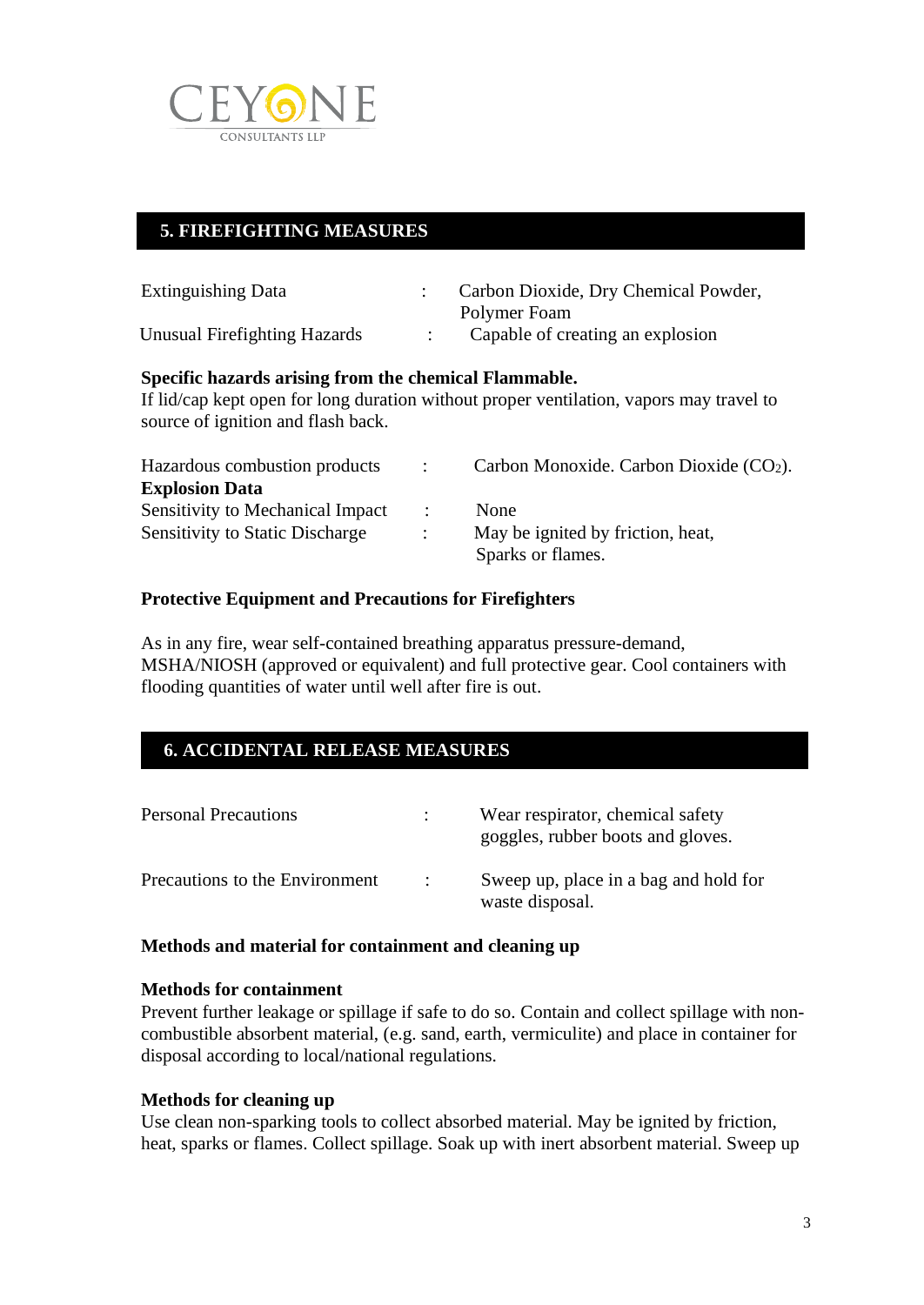

and shovel into suitable containers for disposal. Following product recovery, flush area with water. Ventilate area and wash spill site after material pickup is complete.

**1. IDENTIFICATION OF THE PRODUCT AND THE COMPANY**

# **7. HANDLING AND STORAGE**

#### **Precautions for Safe Handling**

#### **Advice on Safe Handling**

Keep away from heat sparks, flame and other sources of ignition (i.e., pilot lights, electric motors and static electricity). Take precautionary measures against static discharges. Do not eat, drink or smoke when using this product. Use personal protection recommended in Section 8. Avoid contact with skin, eyes or clothing. Use only in well-ventilated areas. Avoid breathing vapors or mists. Wash thoroughly after handling. Handle in accordance with good industrial hygiene and safety practice.

#### **Conditions for safe storage, including any incompatibilities**

Storage Conditions Incompatible Materials keep containers tightly closed in a dry, cool and well-ventilated place. Keep from freezing. Keep away from heat, sparks, flame and other sources of ignition (i.e., pilot lights, electric motors and static electricity). Store between 40 to 100˚F.

#### **Incompatible materials**

Heat, sparks, open flame, other ignition sources. Reacts violently with strong oxidants such as nitric acid and silver nitrate causing fire and explosion hazard. Reacts slowly with calcium hypochlorite and ammonia causing fire and other hazard.

### **8. EXPOSURE CONTROLS AND PERSONAL PROTECTION IDENTIFICATION OF THE PRODUCT AND THE COMPANY**

#### **Exposure Controls Appropriate Engineering Controls**

#### **Engineering Controls**

Showers, eye wash stations, ventilation system.

Individual Protection Measures, such as personal protective equipment Eye/Face protection Wear safety glasses with side shields (or goggles).

#### **Skin and body protection**

Wear protective gloves. Rubber gloves. Normal work clothing (long sleeved shirt and long pants) is recommended. Apron is recommended.

#### **Respiratory protection**

If exposure limits are exceeded or irritation is experienced, NIOSH/MSHA approved respiratory protection should be worn. Positive pressure supplied air respirators may be required for high airborne contaminant concentrations. Respiratory protection must be provided in accordance with current local regulations.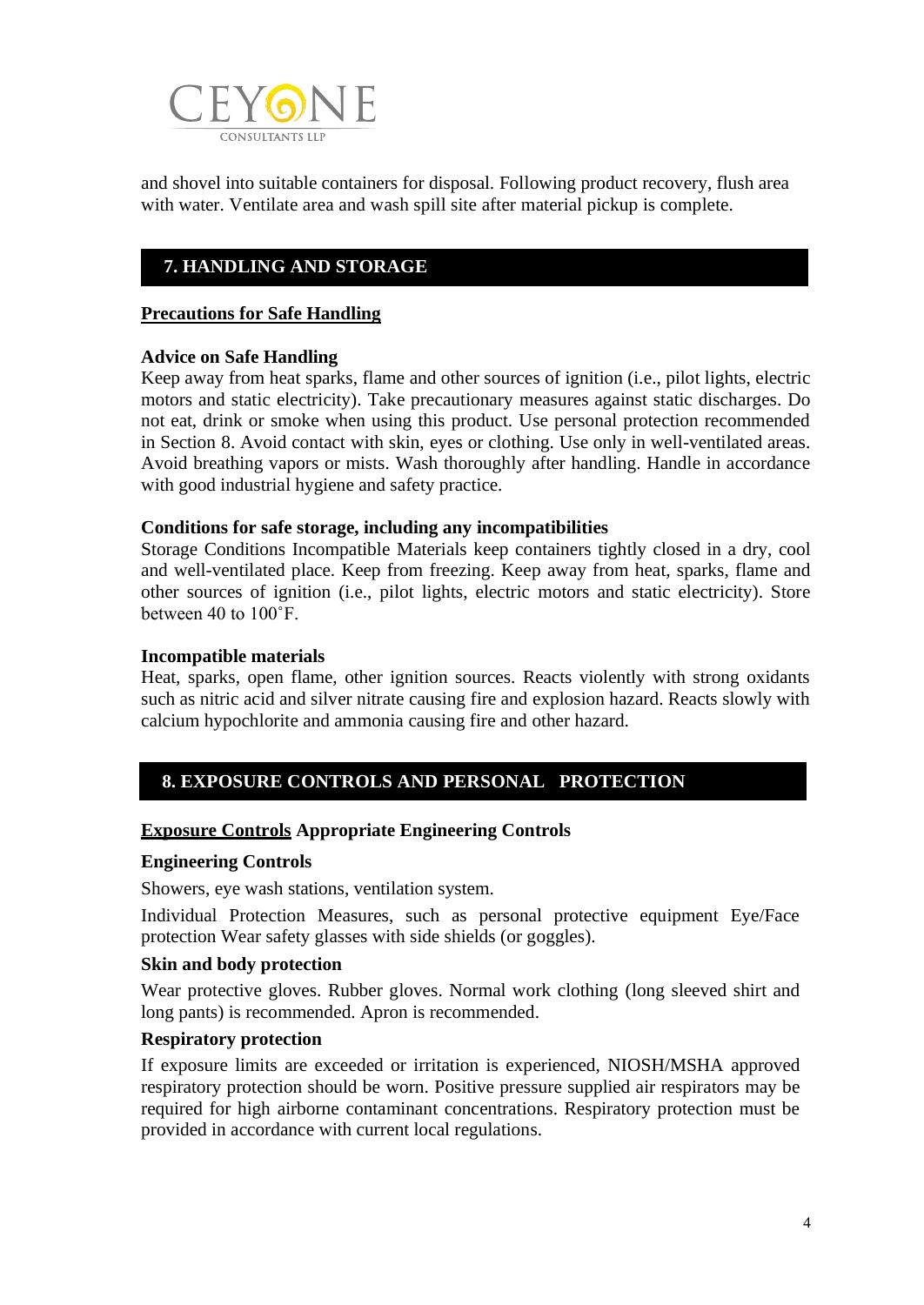

### **General Hygiene Considerations**

Wash face, hands and any exposed skin thoroughly after handling. Wash contaminated clothing and shoes before reuse. Do not Eat, Drink or Smoke when using this product.

# **9. PHYSICAL AND CHEMICAL PROPERTIE**

| <b>Parameter</b> | <b>Specification/Requirement</b> |
|------------------|----------------------------------|
| Appearance       | White to off-white liquid        |
| Dispersion       | Poly                             |
| Precipitates     | Less than 2%                     |

| Odor                  |                | Mild Alcohol   |
|-----------------------|----------------|----------------|
| pH                    |                | $5.0 - 7.0$    |
| <b>Freezing Point</b> | $\sim 10^{-1}$ | No Information |
| <b>Boiling Point</b>  |                | No Information |
| <b>Flash Point</b>    |                | No Information |

# **10. STABILITY AND REACTIVITY**

**. HANDLING AND STORAGE**

| Stability  | ٠ | Completely                     | stable | under |
|------------|---|--------------------------------|--------|-------|
|            |   | Recommended storage conditions |        |       |
| Reactivity |   | Non-Reactive/Non Soluble       |        |       |

#### **Chemical Stability**

Possibility of hazardous reactions is none under normal processing.

#### **Conditions to avoid**

Heat, flames and sparks, extreme temperature conditions. Heat, sparks, open flame, other ignition sources

#### **Incompatible materials**

**Reacts with strong oxidants such as nitric acid and silver nitrate causing fire or explosion hazard. Reacts slowly with calcium, hypochlorite and ammonia causing fire or may be explosion.**

## **11. TOXICOLOGICAL INFORMATION**

**10. STABILITY AND REACTIVITY**

**1. Possible Health Effects**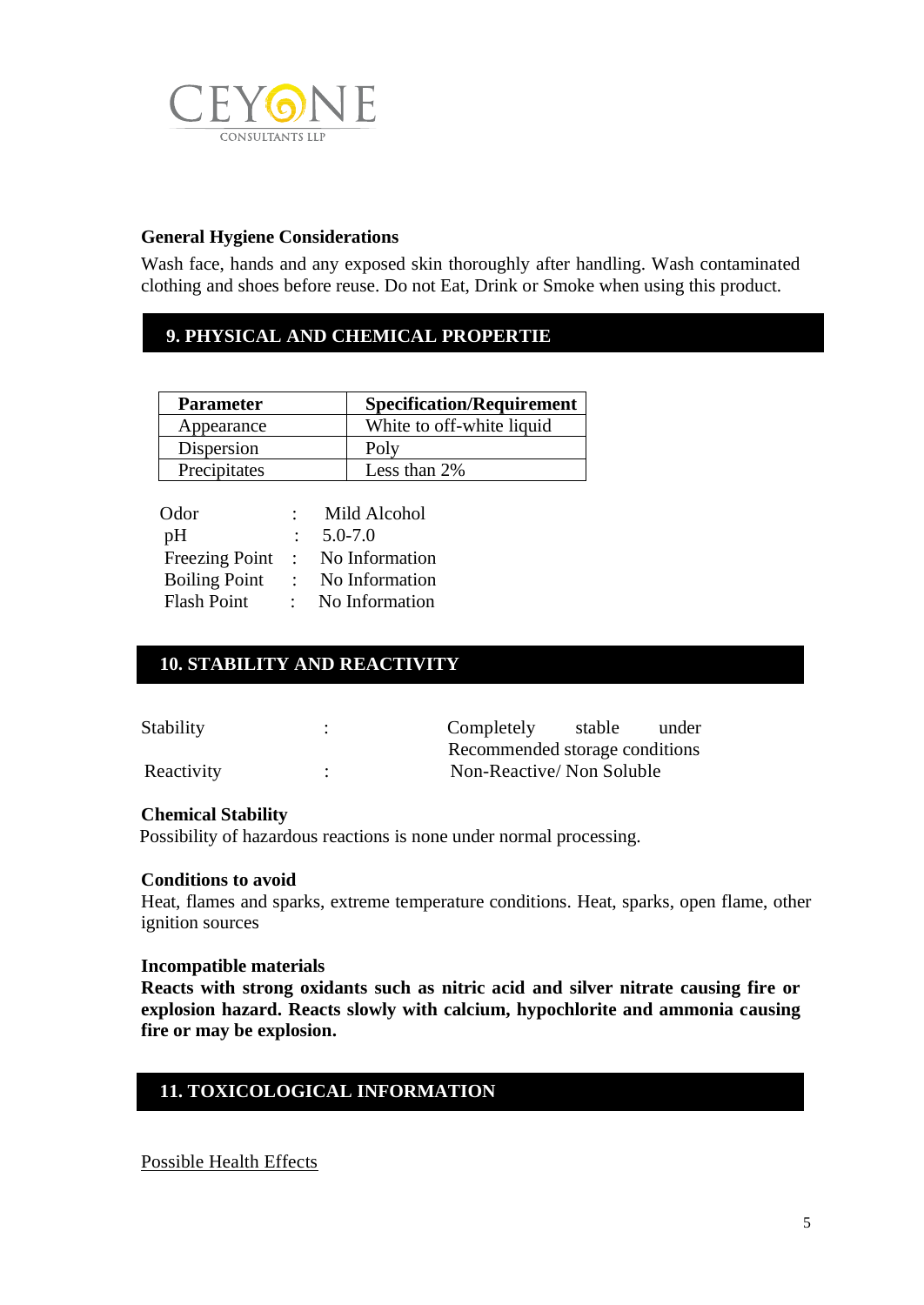

| Skin       | $\ddot{\phantom{a}}$ | concentration and<br>prolonged<br>High     |
|------------|----------------------|--------------------------------------------|
|            |                      | contact may cause irritation               |
| Eyes       | ÷                    | Irritation                                 |
| Inhalation | $\ddot{\cdot}$       | Inhalation of vapors in high concentration |
|            |                      | may cause irritation of respiratory        |
|            |                      | system, dizziness, nausea, headache        |
| Toxicity   |                      | Non-Toxic                                  |
| Ingestion  |                      | May be harmful if swallowed.               |

| <b>Chemical Name</b>     | Oral LD50            | <b>Dermal LD50</b>    | <b>Inhalation LC50</b> |
|--------------------------|----------------------|-----------------------|------------------------|
| Water                    | $> 90$ mL/kg (Rat)   |                       |                        |
| <b>Isopropyl alcohol</b> | 4396<br>mg/kg<br>$=$ | 12800<br>mg/kg<br>$=$ | $= 16000$ ppm (Rat)    |
| $67 - 63 - 0$            | Rat)                 | (Rabbit)              | 8 h                    |

# **12. ECOLOGICAL IMPACT**

**10. STABILITY AND REACTIVITY**

Avoid raising dust. Ventilate area and wash spill site after material pickup is complete. No Negative Ecological Impact, Data not Available **1. IDENTIFICATION OF THE PRODUCT AND THE COMPANY**

#### **Bioaccumulation**

| <b>Chemical Name</b> | <b>Partition Coefficient</b> |
|----------------------|------------------------------|
| Isopropyl alcohol    |                              |

## **13. WASTE DISPOSAL**

**. HANDLING AND STORAGE**

Waste treatment methods Disposal should be in accordance with applicable regional, national, and local laws and regulations. Contaminated packaging Dispose of in accordance with federal, state and local regulations.

# **14. TRANSPORT INFORMATION 10. STABILITY AND REACTIVITY**

| Product Code                 |           | 04                                 |
|------------------------------|-----------|------------------------------------|
| CAS                          | ٠         | N/A                                |
| Proper Shipping Name         | $\bullet$ | VOX-04 ANTI-MICROBIALTHIN FILM     |
|                              |           | NANO-COATING FOR<br><b>SURFACE</b> |
| <b>PROTECTION</b>            |           |                                    |
| Packing group                |           | <b>Chemical Packing</b>            |
| <b>Transport information</b> |           | N/A                                |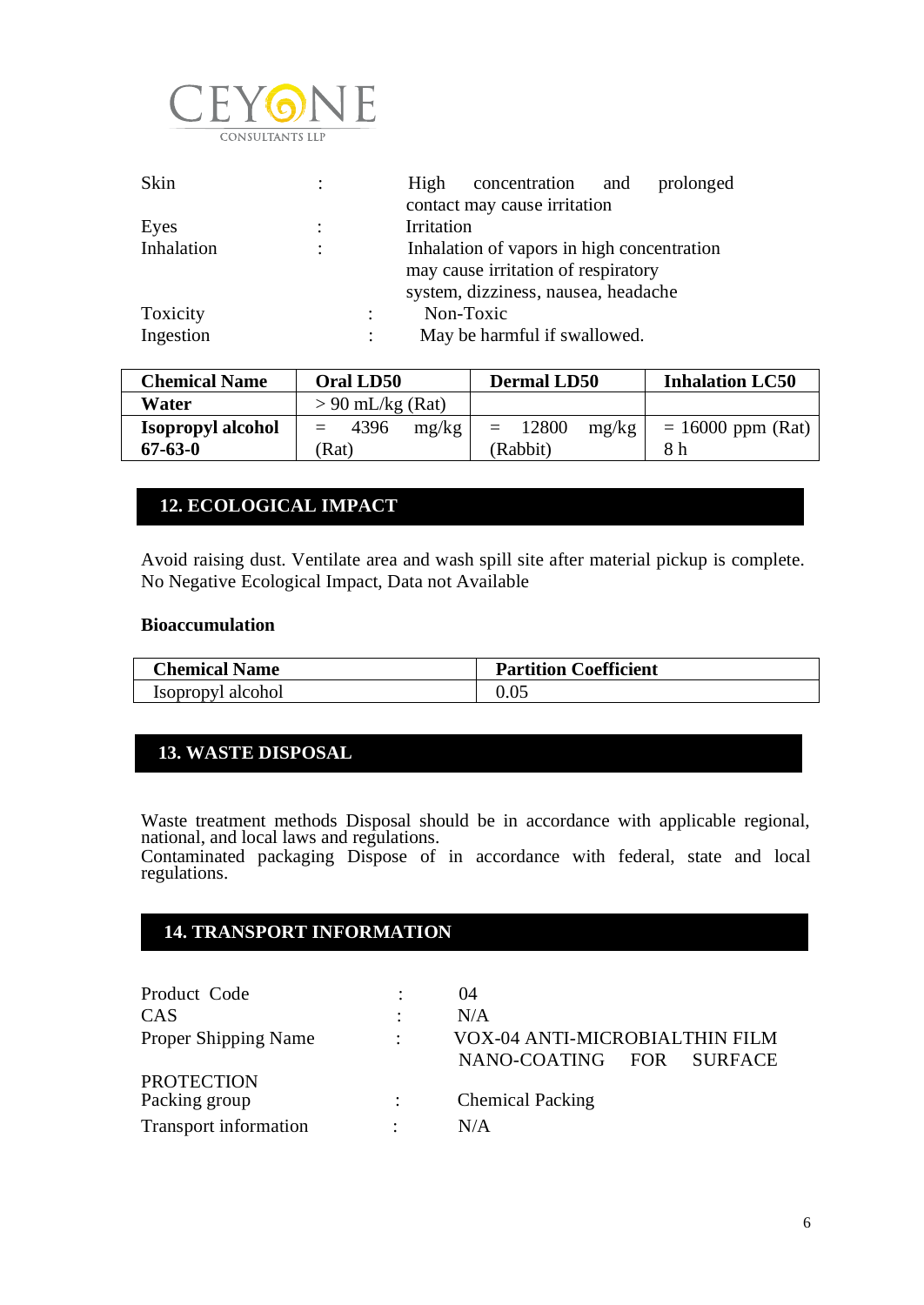

# **15. OTHER REGULATORY INFORMATION**

**10. STABILITY AND REACTIVITY**

**0ther Classifications: Surface Antimicrobial nanocoating:** 

Antiviral, Antifungal, Antibacterial

FDA – Compliance

CE – Compliance

WHO-GMP-Compliance

WHMIS (Canada): Not controlled under WHMIS (Canada)

DSCL (EEC): R36- Irritating to eyes S2- Keep out of the reach of children S46- If swallowed, seek medical advice immediately & show container or label

HMIS (U.S.A.): Health Hazard: 1 Fire Hazard: 3 Reactivity: 0 Personal Protection: E

National Fire Protection Association (U.S.A.): Health: 1 Flammability: 3 Reactivity: 0 Specific hazard:

Protective Equipment: Gloves. Lab coat. Dust respirator. Be sure to use an approved/certified respirator or equivalent. Splash goggles.